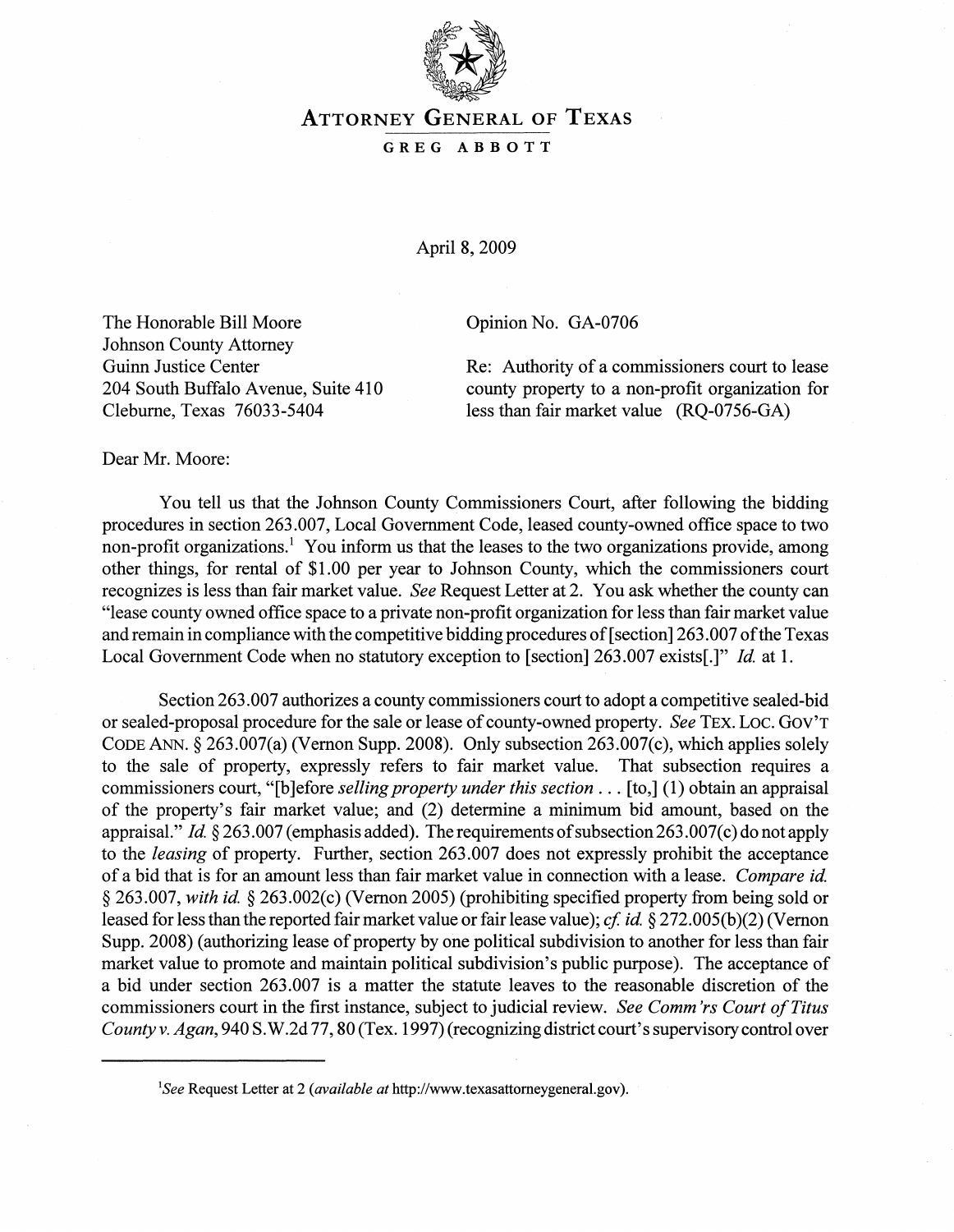a commissioners court that acts beyond its jurisdiction or abuses its discretion). Accordingly, we conclude that the mere fact a lease let under section 263.007 is for less than fair market value does not violate the express terms of section 263.007.

At the same time, a lease that may otherwise conform to a statutory provision must also satisfy the Texas Constitution. *See, e.g.,* TEx. CONST. art. III, § 52 (prohibiting counties from making gifts or grants of public funds); *id* art. XI, § 7 (imposing limits on county debt). Article III, section 52, precludes political subdivisions from using public funds for private purposes. However, a use of public funds that benefits a private person or entity will avoid violating article III, section 52 if the use of public funds satisfies the following three part test: (1) the predominant purpose of the expenditure is to accomplish a public purpose, not to benefit private parties; (2) there are adequate public controls in place to ensure that the public purpose is accomplished and to protect the public's investment; and, (3) the political subdivision is receiving adequate consideration. *Tex. Mun. League Intergovernmental Risk Pool v. Tex. Worker's Comp. Comm'n, 74 S.W.3d 377, 383* (Tex. 2002). The factual determination regarding whether a public expenditure satisfies this test is for the governing body of the political subdivision in the first instance and is a determination to which a court generally defers. *See* Tex. Att'y Gen. Op. No. JC-0582 (2002) at 6-7 (recognizing question of sufficiency of consideration under article III, section 52 is determination for public entity and judicial deference). Article XI, section 7 prohibits a county from incurring debt for any purpose unless the county simultaneously provides for the levying and collecting of "a sufficient tax to pay the interest thereon and provide at least two percent. .. as a sinking fund." TEX. CONST. art. XI, § 7; *see also McNeill* V. *City o/Waco,* 33 S.W. 322, 323 (Tex. 1895) (defining the term "debt" and determining that a contract does not create a debt if the parties lawfully and reasonably contemplate when the contract is made that the obligation will be satisfied out of current revenues for the year, or out of some fund then within the immediate control of the governmental unit). Whether a particular lease creates a debt for the purposes of article XI, section 7 will depend upon the lease terms. *See* Tex. Att'y Gen. Op. No. GA-0652 (2008) at 4 (recognizing that analysis under article XI, section 7 would require examination of contract dates and terms). As we have not reviewed the terms of the proposed leases, we cannot determine whether they create a debt under article XI, section 7 as a matter of law. *See Tex. Att'y Gen. Op. No. JC-0395 (2001)* at 3 (determining as a matter of law that a multi-year contract for leasing office equipment constituted a "debt").